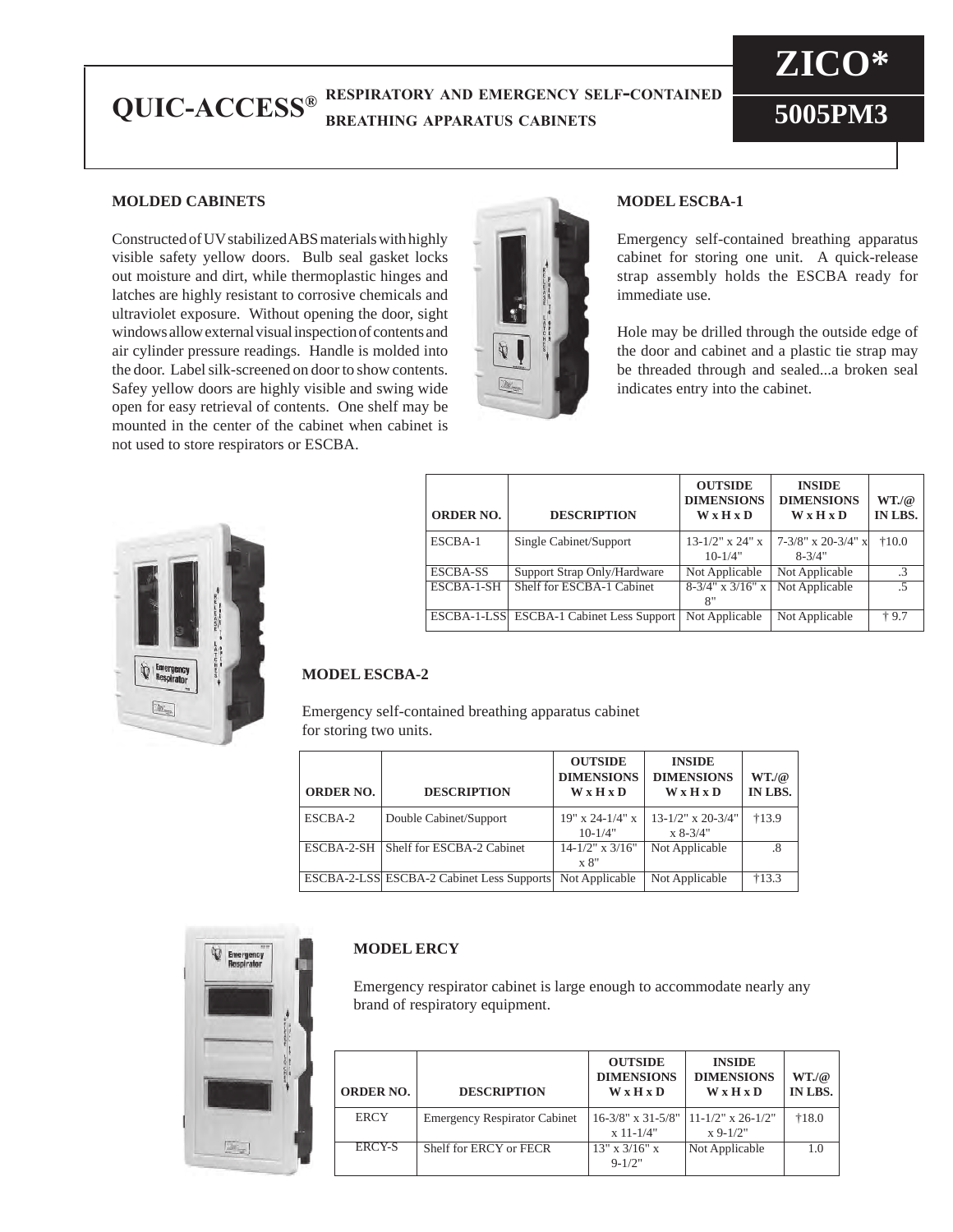| <b>ITEM</b><br>NO. | <b>DESCRIPTION</b>                | <b>MODEL</b><br><b>ERCY</b> | <b>MODEL</b><br><b>ESCBA-1</b> | <b>MODEL</b><br><b>ESCBA-2</b> | PCS.<br>REQ.    |
|--------------------|-----------------------------------|-----------------------------|--------------------------------|--------------------------------|-----------------|
| 1                  | Cabinet, door & windows           | 5005-125-105                | 5005-150-105                   | 5005-160-105                   | 1               |
| 1A                 | Cabinet, molded ABS               | 5005-125-109                | 5005-150-101                   | $5005 - 160 - 101$             | $\mathbf{1}$    |
| 1B                 | Door, molded ABS                  | $5005 - 125 - 110$          | $5005 - 150 - 102$             | $5005 - 160 - 102$             | 1               |
| 1 <sup>C</sup>     | Window, clear polycarbonate       | 5005-110-107                | 5005-110-107                   | 5005-110-107                   | $1 - 2 - 2$     |
| 1 <sub>D</sub>     | 3M adhesive for window            | 5005-000-120                | 5005-000-120                   | 5005-000-120                   | 1 tube          |
| $\overline{2}$     | Latch, ABS                        | $5005 - 000 - 130$          | $5005 - 000 - 130$             | $5005 - 000 - 130$             | $\overline{2}$  |
| $\overline{3}$     | Gasket, bulb seal                 | 5005-000-135                | 5005-000-127                   | 5005-000-128                   | 1               |
| 4                  | $1/4 - 20 \times 7/16$ pan hd m/s | 9110-212507                 | 9110-212507                    | 9110-212507                    | $\overline{8}$  |
| $\overline{5}$     | 1/4 ID flat washer                | 9114-112500                 | 9114-112500                    | 9114-112500                    | $\overline{8}$  |
| 6                  | 3/16 pop rivet, .188/.250         | 9260-001802                 | 9260-001802                    | 9260-001802                    | $\overline{4}$  |
| $\overline{7}$     | 3/16 pop rivet, .375/.500         | 9260-001806                 | 9260-001806                    | 9260-001806                    | 6               |
| $\overline{8}$     | 191 ID flat washer                | 9114-101800                 | 9114-101800                    | 9114-101800                    | $\overline{10}$ |
| $\overline{9}$     | Hinge attached to door            | 5005-000-115                | 5005-000-115                   | 5005-000-115                   | $\overline{2}$  |
| $\overline{10}$    | Hinge attached to cabinet         | 5005-000-116                | 5005-000-116                   | 5005-000-116                   | $\overline{2}$  |
| 11                 | $\frac{1}{4}$ x 3-1/4 drive pin   | 9045-112552                 | 9045-112552                    | 9045-112552                    | $\overline{2}$  |
| $\overline{14}$    | Label, "5-7-10-15" min.           | 5005-000-151                |                                |                                | 1               |
| $\overline{19}$    | Web strap with 1" buckle          |                             | 1040-300-110                   | 1040-300-110                   | $1 - 2$         |
| $\overline{20}$    | $10-32 \times 5/8$ truss hd m/s   |                             | 9110-252010                    | 9110-252010                    | $2 - 4$         |
| $\overline{21}$    | 10-32 hex hd nut                  |                             | 9112-101900                    | 9112-101900                    | $2 - 4$         |
| $\overline{22}$    | $# 10$ flat washer                |                             | 9114-111900                    | 9114-111900                    | $2 - 4$         |
| $\overline{15}$    | Optional shelf                    | <b>ERCY-S</b>               | ESCBA-1-SH                     | ESCBA-2-SH                     |                 |
| 16                 | Opt. Label "Emergency Respirator" | $5005 - 000 - 160$          | $5005 - 000 - 160$             | 5005-000-160                   |                 |
|                    | Opt. Label "Emergency Equipment"  | 5005-000-165                | 5005-000-165                   | 5005-000-165                   |                 |
|                    | Opt. Label "Protective Clothing"  | 5005-000-170                | 5005-000-170                   | 5005-000-170                   |                 |



Please read instructions carefully before mounting your new cabinet.

- 1. Place the cabinet on a work bench and place the respirator onto the bottom shelf of the cabinet. More than one unit may be mounted in the cabinet.
- 2. Place the strap (19) around the respirator, with the buckle in the front.
- 3. The strap should be mounted so the hardware is attached through one of the cabinet's raised ribs.
- 4. Mark the holes for mounting the straps and drill holes with 3/16" drill.
- 5. Attach straps using hardware provided (20, 21 & 22). Head of the screw should be on the inside of the cabinet. Place respirator in cabinet and attach strap.
- 6. Remove respirator and place cabinet against the surface upon which it is to be mounted.
- 7. Bottom of cabinet should be approximately 36" above the floor level.
- 8. Drill four 5/16" holes through the cabinet, one in each corner, and into the mounting surface. If sheet metal or wood screws are to be used for mounting, use a 1/4" drill.
- 9. Fasten cabinet to mounting surface (hardware not provided). Use large washers between the bolt and the cabinet.
- 10. Place the respirator into the cabinet and attach strap.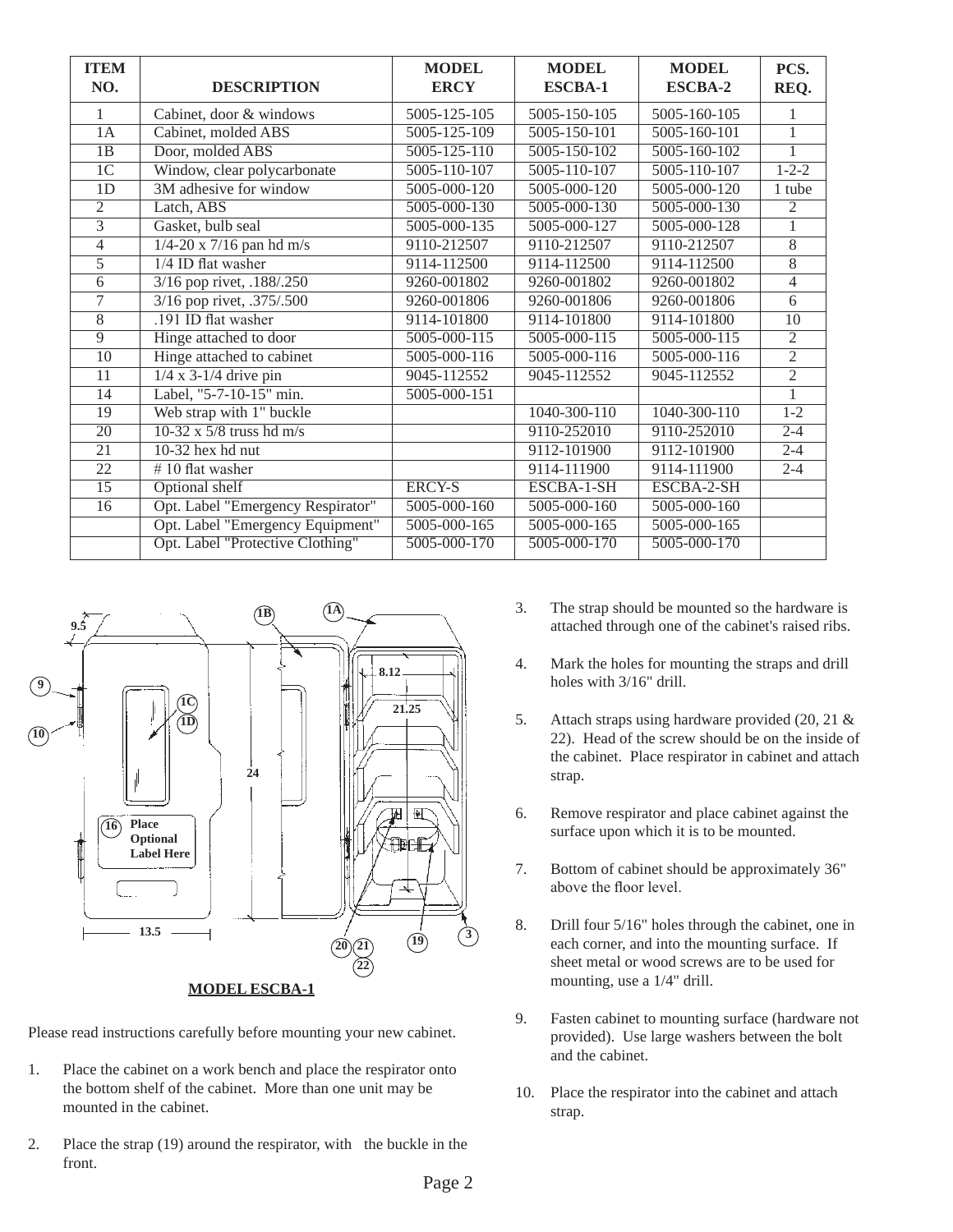

**MODEL ESCBA-2**



**ESCBA units held in place with QUIC-RELEASE® straps.**



**NOTE:**

**EMERGENCY RESPIRATOR MAY BE ATTACHED AT ANY OF THE 3**